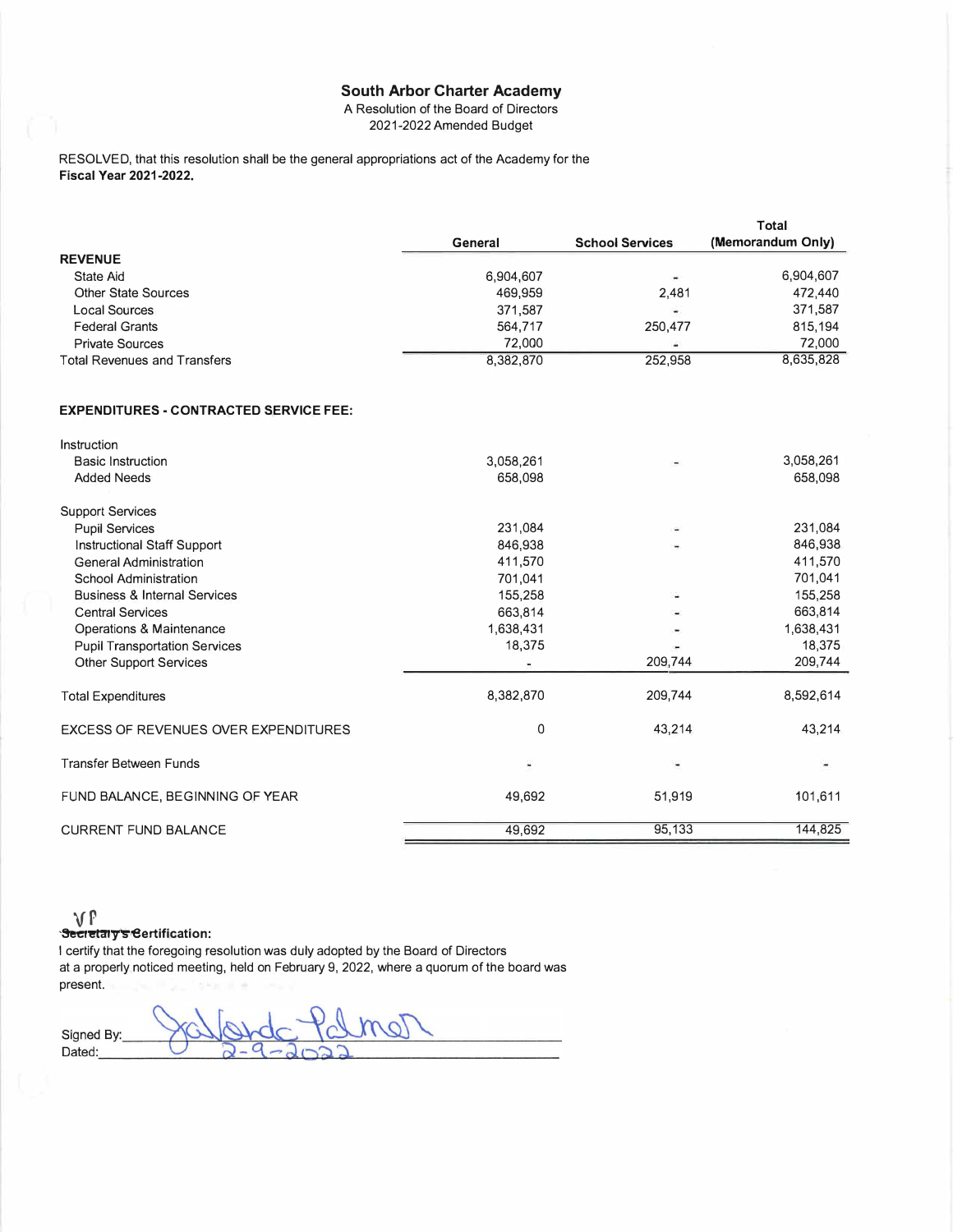2021-2022 Amended Budget Detail

|                                                  | 2021-2022<br><b>Amended</b> |
|--------------------------------------------------|-----------------------------|
| <b>General Fund</b>                              |                             |
| <b>REVENUE</b>                                   |                             |
| State Aid                                        | 6,904,607                   |
| <b>Revenue from State Sources</b>                | 469,959                     |
| <b>Revenue from Local Sources</b>                | 371,587                     |
| Restricted-Federal 'Pass thru' Grants - Title I  | 79,140                      |
| Restricted-Federal 'Pass thru' Grants - Title II | 15,705                      |
| Restricted-Federal 'Pass thru' Grants - Title IV | 10,280                      |
| Restricted-Federal 'Pass thru' Grants - IDEA     | 119,200                     |
| Restricted-Federal 'Pass thru' Grants - ESSER    | 340,392                     |
| <b>Revenue from Private Sources</b>              | 72,000                      |
| <b>Total Revenue &amp; Other Transactions</b>    | 8,382,870                   |
| <b>EXPENDITURES</b>                              |                             |
| <b>Basic Instruction</b>                         |                             |
| Salaries, Taxes, & Benefits                      | 2,505,548                   |
| Local Meetings                                   | 8,300                       |
| Printing and Binding                             | 33,250                      |
| <b>Teaching Supplies</b>                         | 308,122                     |
| <b>Textbooks</b>                                 | 48,044                      |
| Software & Equipment                             | 1,275                       |
| <b>Equipment Lease</b>                           | 56,970                      |
| Dues/Memberships                                 | 4,080                       |
| <b>Field trips</b>                               | 22,000                      |
| <b>Contracted Services</b>                       | 30,871                      |
| <b>Employment Expenses</b>                       | 1,800                       |
| Finger Printing & Background Checks              | 3,000                       |
| <b>Board Funds</b>                               | 35,000                      |
| <b>Total - Basic Instruction</b>                 | 3,058,261                   |
|                                                  |                             |
| <b>Added Needs</b>                               |                             |
| <b>Compensatory Education</b>                    |                             |
| Salaries, Taxes, & Benefits                      | 186,799                     |
| Teaching Supplies                                | 62,446                      |
| <b>Subtotal - Compensatory Education</b>         | 249,245                     |
| <b>Special Education</b>                         |                             |
| Salaries, Taxes, & Benefits                      | 365,420                     |
| Local Meetings                                   | 375                         |
| <b>Workshops and Conferences</b>                 | 1,116                       |
| <b>Teaching Supplies</b>                         | 2,380                       |
| Software & Equipment                             | 770                         |
| <b>Indirect Costs</b>                            | 38,792                      |
| <b>Subtotal - Special Education</b>              | 408,853                     |
| <b>Total - Added Needs</b>                       | 658,098                     |
| <b>Pupil Services</b>                            |                             |
| <b>Occupational Therapist Services</b>           | 56,634                      |
| <b>Psychological Services</b>                    | 27,301                      |
|                                                  |                             |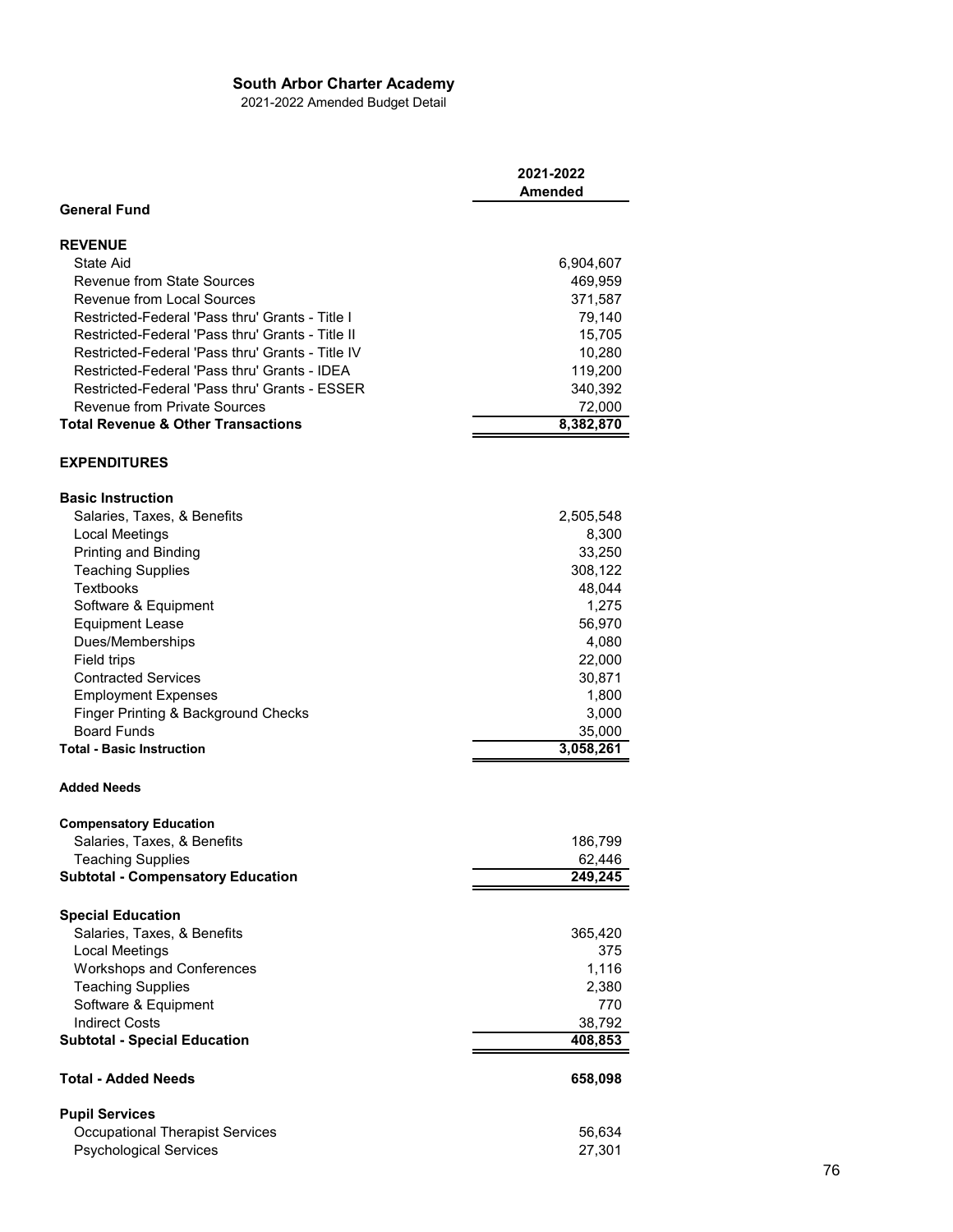| Speech Pathology                                                | 78,297            |
|-----------------------------------------------------------------|-------------------|
| <b>Social Work Services</b>                                     | 68,852            |
| <b>Total - Pupil Services</b>                                   | 231,084           |
|                                                                 |                   |
| <b>Instructional Staff Support</b>                              |                   |
| Salaries, Taxes, & Benefits                                     | 352,164           |
| <b>Workshops and Conferences</b>                                | 6,265             |
| Improvement of Instruction<br><b>Professional Development</b>   | 291,395<br>60,342 |
| <b>Library Books</b>                                            | 4,000             |
| Library                                                         | 450               |
| Technology                                                      | 96,306            |
| Special Education                                               | 30,386            |
| Recess Aides                                                    | 5,630             |
| <b>Total - Instructional Staff Support</b>                      | 846,938           |
|                                                                 |                   |
| <b>General Administration</b>                                   |                   |
| <b>Board of Education</b>                                       |                   |
| <b>Board of Education Administration</b>                        | 82,399            |
| Legal Fees                                                      | 7,250             |
| Audit                                                           | 11,000            |
| Travel & Expense Staff                                          | 500               |
| Insurance                                                       | 12,100            |
| <b>Subtotal - Board of Education</b>                            | 113,249           |
| <b>Executive Administration</b>                                 |                   |
| Executive Administration                                        | 100,652           |
| Oversight Fee                                                   | 197,669           |
| <b>Subtotal - Executive Administration</b>                      | 298,321           |
|                                                                 |                   |
|                                                                 |                   |
| <b>Total - General Administration</b>                           | 411,570           |
| <b>School Administration</b>                                    |                   |
|                                                                 |                   |
| <b>Office of the Principal</b>                                  |                   |
| Salaries, Taxes, & Benefits                                     | 273,671           |
| Local Meetings                                                  | 17,925            |
| <b>Workshops and Conferences</b><br>Mailing                     | 5,198<br>6,300    |
| Printing & Binding                                              | 2,250             |
| <b>Office Supplies</b>                                          | 7,000             |
| Dues/Memberships                                                | 3,500             |
| Advertising                                                     | 96,012            |
| <b>Contracted Services</b>                                      | 460               |
| <b>Bank Charges</b>                                             | 640               |
| <b>Indirect Costs</b>                                           | 29,118            |
| Subtotal - Office of the Principal                              | 442,074           |
|                                                                 |                   |
| <b>Other School Administration</b>                              |                   |
| Admissions & Other Administrative Support                       | 243,230           |
| Salaries, Taxes, & Benefits                                     | 14,237            |
| Printing & Binding                                              | 1,500             |
| <b>Subtotal - Other School Administration</b>                   | 258,967           |
| <b>Total - School Administration</b>                            | 701,041           |
|                                                                 |                   |
| <b>Business &amp; Internal Services</b>                         |                   |
| <b>Fiscal Services</b><br><b>Internal Distribution Services</b> | 149,522<br>5,736  |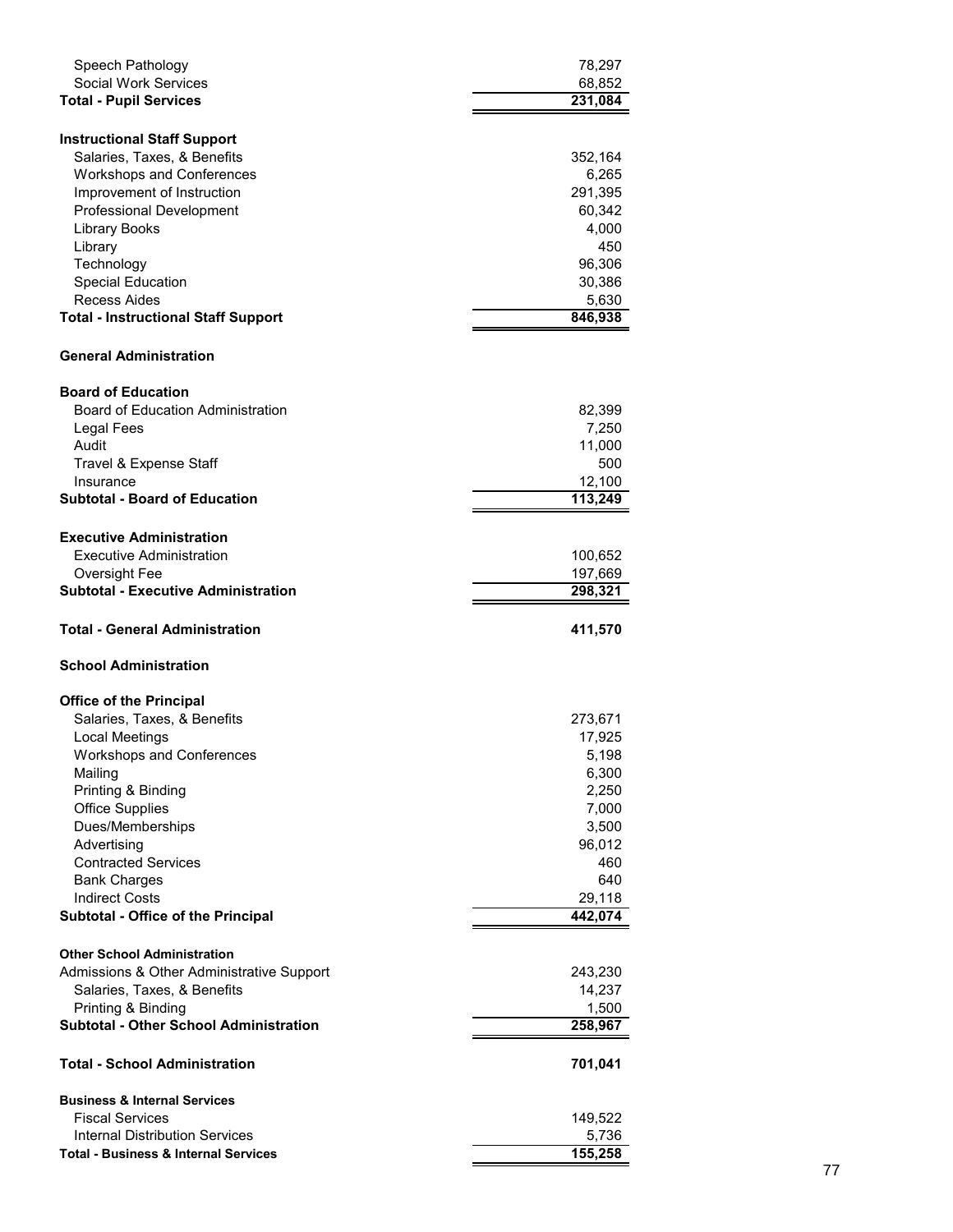| <b>Central Services</b>                                |           |
|--------------------------------------------------------|-----------|
| <b>Information Services</b>                            | 46,857    |
| <b>Staff/Personnel Services</b>                        | 301,451   |
| <b>Data Processing Services</b>                        | 232,482   |
| <b>Other Central Services</b>                          | 83,024    |
| <b>Total - Central Services</b>                        | 663,814   |
|                                                        |           |
| <b>Operations &amp; Maintenance</b>                    |           |
| <b>Internal Building Services</b>                      | 40,567    |
| Telephone                                              | 2,715     |
| Heat                                                   | 15,400    |
| Electric                                               | 48,825    |
| Sewer                                                  | 675       |
| Waste & Trash Disposal                                 | 4,500     |
| <b>Building Maintenance &amp; Repair</b>               | 291,602   |
| Equipment Maintenance & Repair                         | 6,491     |
| Lease of Building                                      | 1,061,440 |
| Lease of Equipment                                     | 7,980     |
| Supplies                                               | 4,091     |
| <b>Equipment Purchases</b>                             | 58,031    |
| Liability Insurance                                    | 1,700     |
| <b>Property Taxes</b>                                  | 73,800    |
| Property Insurance                                     | 11,400    |
| Safety & Security                                      | 9,214     |
| <b>Total - Operations &amp; Maintenance</b>            | 1,638,431 |
|                                                        |           |
| <b>Pupil Transportation Services</b>                   |           |
| <b>Contracted Transportation</b>                       | 18,375    |
| <b>Total - Pupil Transportation Services</b>           | 18,375    |
|                                                        |           |
| <b>Other Support Services</b>                          |           |
|                                                        |           |
| <b>Pupil Activities</b><br>Salaries, Taxes, & Benefits |           |
| <b>Contracted Services</b>                             |           |
| Supplies                                               |           |
| <b>Total - Pupil Activities</b>                        |           |
|                                                        |           |
| Outgoing Transfer to School Service Fund               |           |
|                                                        |           |
|                                                        |           |
| Total Expenditures & Other Transactions                | 8,382,870 |
|                                                        |           |
| <b>Revenues and Other Financing Sources Over</b>       |           |
| (Under) Expenditures and Other Uses                    | 0         |
|                                                        |           |
| Beginning Fund Balance (7/1)                           | 49,692    |
| <b>Ending Fund Balance</b>                             | 49,692    |
|                                                        |           |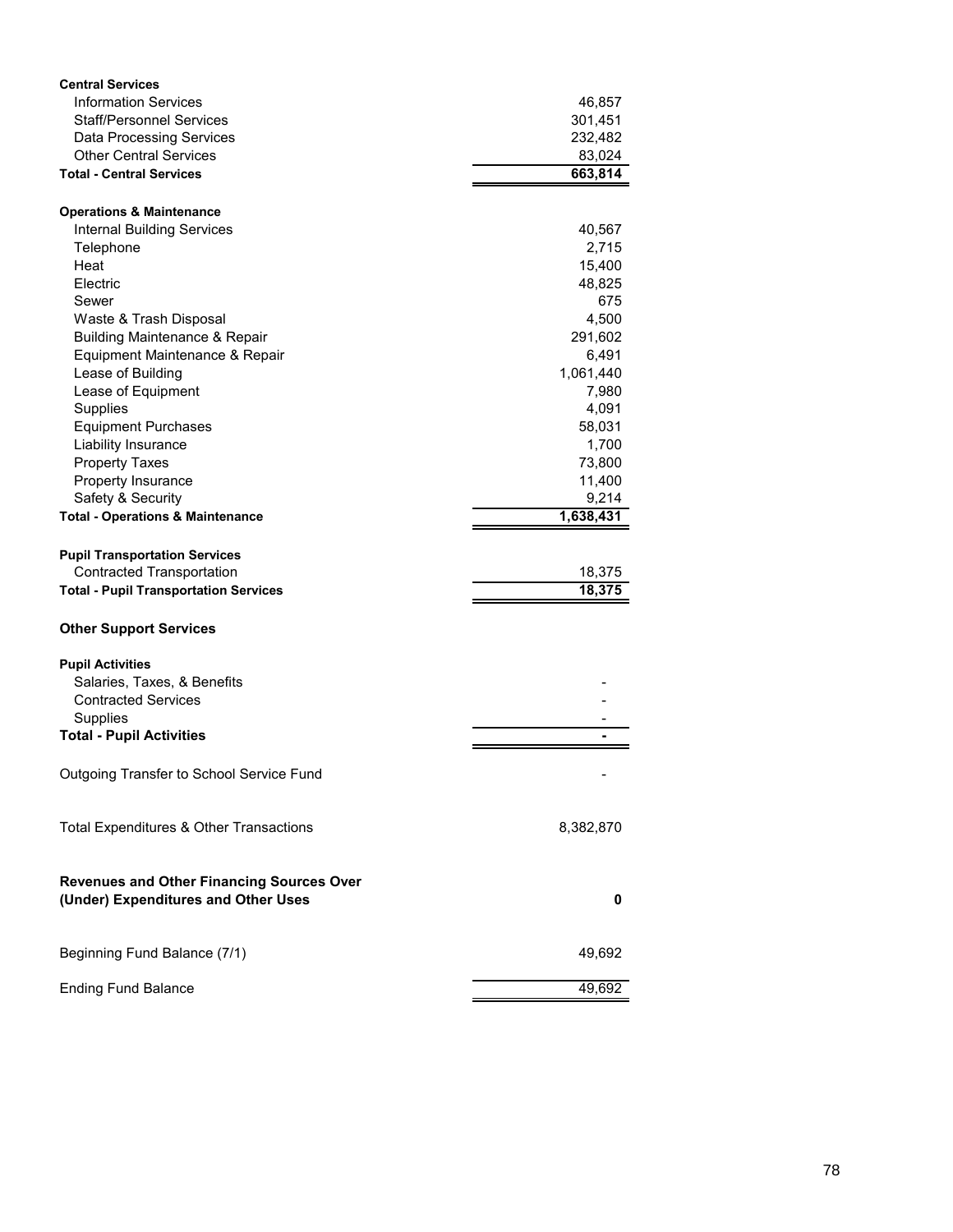| <b>School Service Fund</b>                                                                       |                  |
|--------------------------------------------------------------------------------------------------|------------------|
| Department of Agriculture                                                                        | 177,314          |
| Department of Agriculture - Breakfast                                                            | 63,435           |
| Department of Agriculture - Fruit/Veg                                                            |                  |
| Commodities                                                                                      | 9,728            |
| <b>Other USDA Grants</b>                                                                         |                  |
| <b>Total Food Service Revenue</b>                                                                | 252,958          |
| Transfer In from General Fund                                                                    |                  |
|                                                                                                  |                  |
| <b>Total Revenue and Incoming Transfers</b>                                                      | 252,958          |
| <b>EXPENDITURES</b><br><b>Food Services</b><br>Supplies, Materials including Commodities expense | 206,542          |
| Salaries & Wages<br><b>Total Food Service Expenditures</b>                                       | 3,202<br>209,744 |
|                                                                                                  |                  |
| <b>Revenues and Other Financing Sources Over</b><br>(Under) Expenditures and Other Uses          | 43,214           |
| Beginning Fund Balance (7/1)                                                                     | 51,919           |
| <b>Ending Food Service Fund Balance</b>                                                          | 95,133           |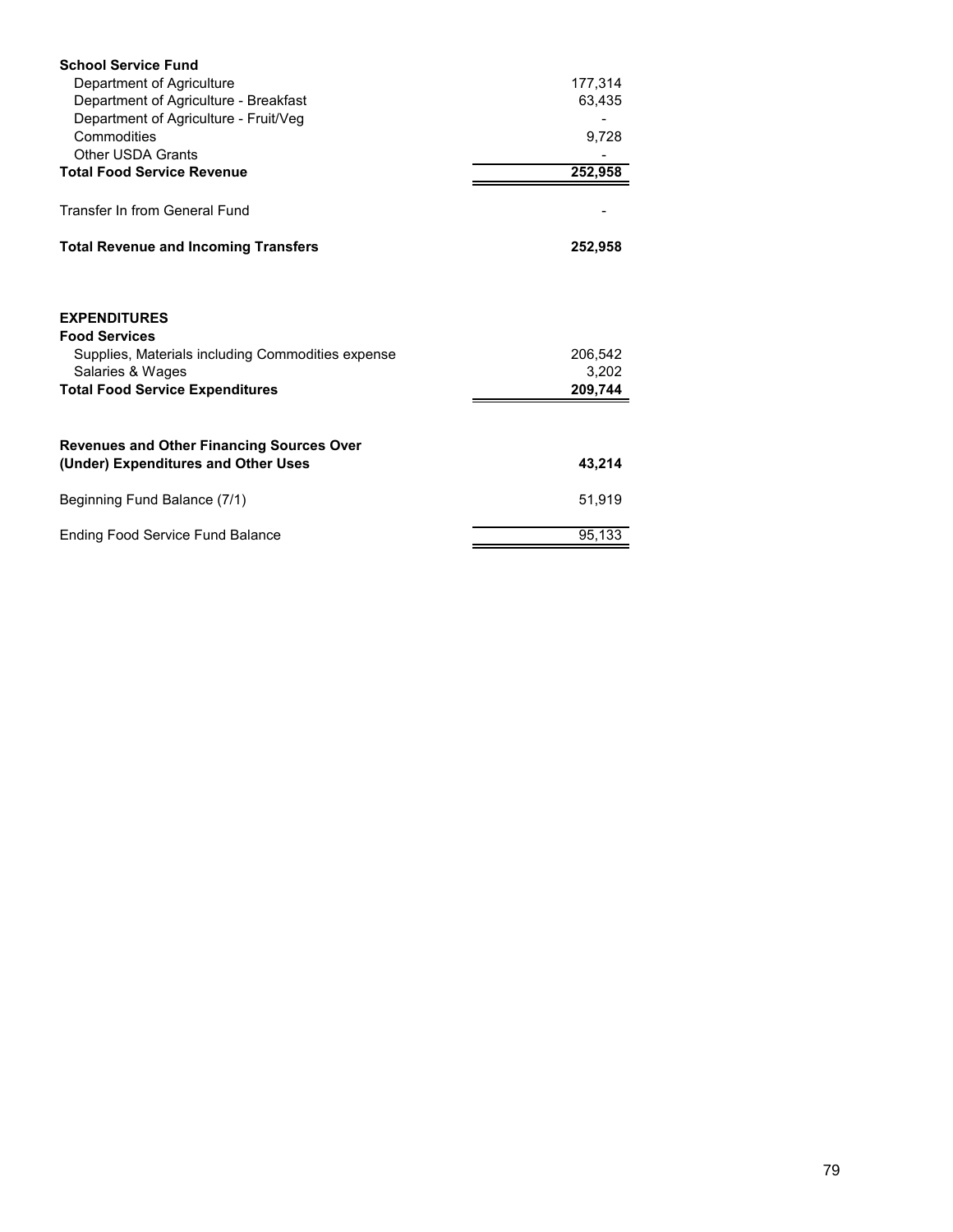2021-22 Initial Budget Comparison to 2021-22 Amended Budget

|                                     | 2021-22<br><b>Initial Budget</b><br>Proposal | 2021-22<br><b>Amended Budget</b><br><b>Proposal</b> | Change     |
|-------------------------------------|----------------------------------------------|-----------------------------------------------------|------------|
| <b>REVENUE</b>                      |                                              |                                                     |            |
| State Aid                           | 6,492,065                                    | 6.904.607                                           | 412.542    |
| Other State Sources                 | 311.949                                      | 472.440                                             | 160,491    |
| Local Sources                       | 373,104                                      | 371,587                                             | (1, 517)   |
| <b>Federal Grants</b>               | 1,058,711                                    | 815,194                                             | (243, 517) |
| <b>Private Sources</b>              | 127.164                                      | 72.000                                              | (55, 164)  |
| <b>Total Revenues and Transfers</b> | 8,362,993                                    | 8,635,828                                           | 272,835    |

#### **EXPENDITURES - CONTRACTED SERVICE FEE:**

| Instruction                                 |           |           |            |
|---------------------------------------------|-----------|-----------|------------|
| <b>Basic Instruction</b>                    | 3,329,575 | 3,058,261 | (271, 314) |
| <b>Added Needs</b>                          | 630,814   | 658,098   | 27,284     |
| <b>Support Services</b>                     |           |           |            |
| <b>Pupil Services</b>                       | 230,530   | 231,084   | 554        |
| Instructional Staff Support                 | 760,335   | 846,938   | 86,603     |
| <b>General Administration</b>               | 351,905   | 411,570   | 59,665     |
| School Administration                       | 589,032   | 701,041   | 112,009    |
| <b>Business &amp; Internal Services</b>     | 118,106   | 155,258   | 37,152     |
| <b>Central Services</b>                     | 456,299   | 663,814   | 207,516    |
| Operations & Maintenance                    | 1,738,756 | 1,638,431 | (100, 325) |
| <b>Pupil Transportation Services</b>        | 18,375    | 18,375    |            |
| <b>Other Support Services</b>               | 135,258   | 209,744   | 74,486     |
| <b>Total Expenditures</b>                   | 8,358,984 | 8,592,614 | 233,630    |
| <b>EXCESS OF REVENUES OVER EXPENDITURES</b> | 4,009     | 43,214    | 39,205     |
| <b>Transfer Between Funds</b>               |           |           |            |
| FUND BALANCE, BEGINNING OF YEAR             | 72,729    | 101,611   | 28,882     |
| <b>CURRENT FUND BALANCE</b>                 | 76,738    | 144,825   | 68,087     |